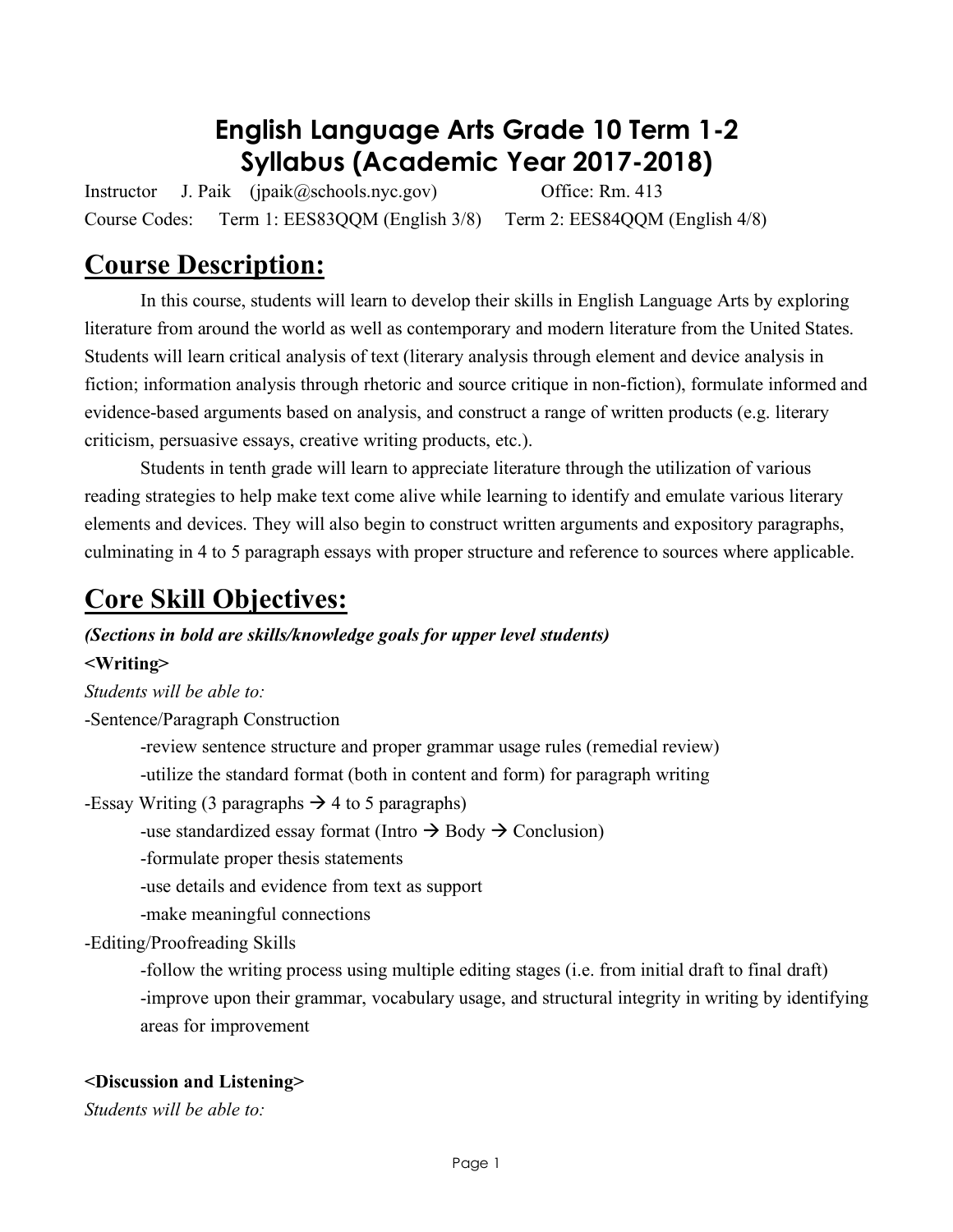-discuss and debate various topics connected with the text using support from the text

-vocalize connections between the classroom text and self, world, or another text

## **<Reading>**

## *Students will be able to:*

-learn best practices reading through teacher-led read-aloud and guided reading sessions (e.g. habits of good readers, reading strategies)

-demonstrate comprehension and analysis through guiding questions, essay composition, and discussions

-perform literary criticism through analysis of literary elements and devices

# **<Vocabulary Development>**

# *Students will be able to:*

-define, identify and utilize literary terms (e.g. thesis statement, alliteration, metaphor, simile, conflict, story arc, et cetera, as described below)

-define and recall text-specific vocabulary through context clues and definitions

-build scope of grade level-specific vocabulary through workbooks and activities

# **<Logic and Argument>**

*Students will be able to:*

-use logic and rhetoric to make arguments or ideas more effective

-understand the concepts of (and utilize) sequential logic, deductive logic, etc.

# **<Literary Terms and Vocabulary>**

Students will identify, interpret, and/or utilize the following literary terms throughout the course:

-Metaphor, simile, alliteration, imagery, onomatopoeia, themes, story arc, plot, characterization, conflict, habits of good readers (visualize – summarize – predict – relate), flashback, foreshadow, setting, thesis statement, chronological narrative, protagonist, antagonist, text, synonyms, antonyms, literal language, etc.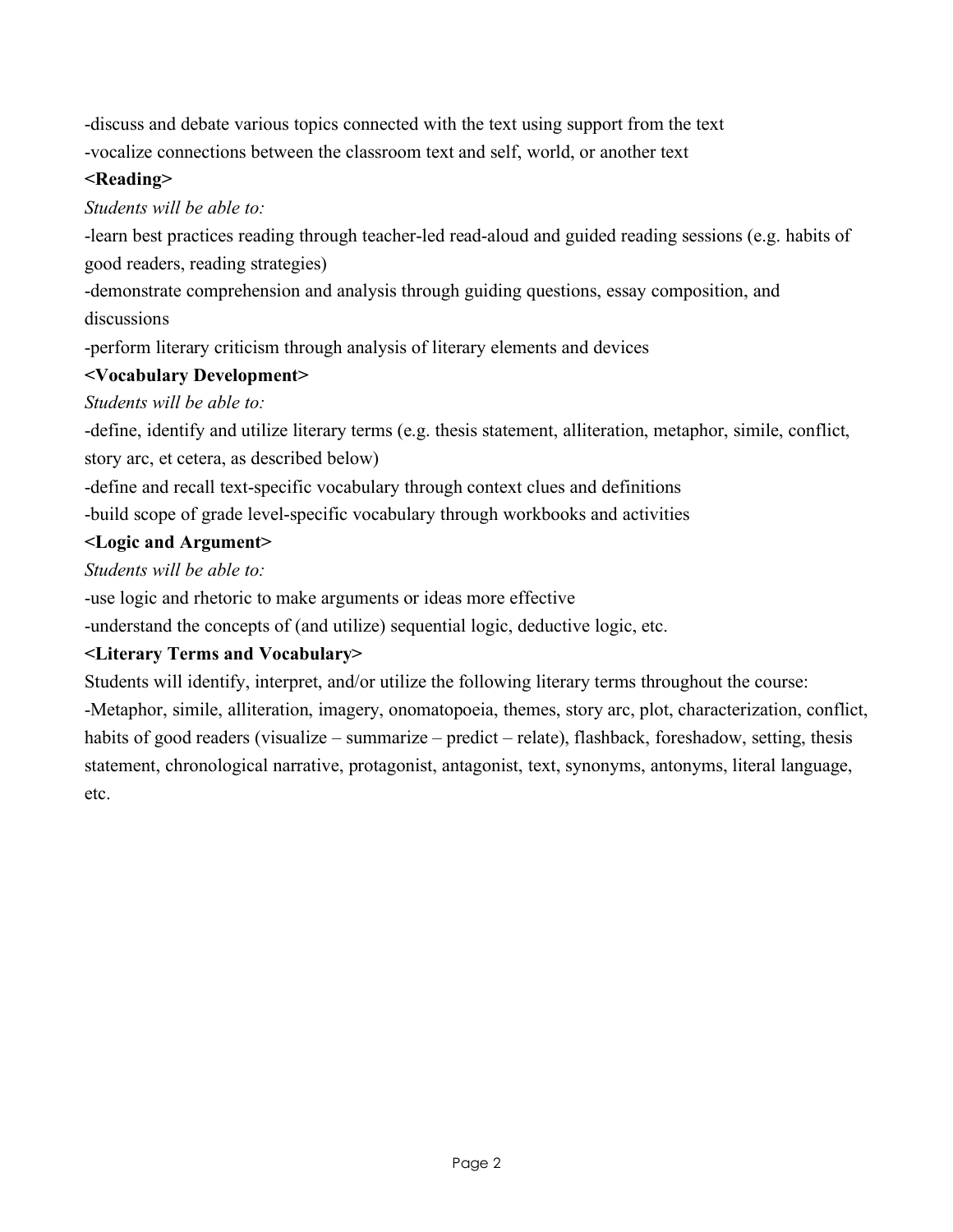# **Outline / Map of Standards-Linked Skill Sets Covered in this Course**

Course objectives will progress from top to bottom for each of the Titled Skill Sets

| <b>Reading Comprehension Skills</b>                                                                |                                                                                                                                                                                                                                                                                           |  |  |  |  |  |
|----------------------------------------------------------------------------------------------------|-------------------------------------------------------------------------------------------------------------------------------------------------------------------------------------------------------------------------------------------------------------------------------------------|--|--|--|--|--|
| <b>Reading Skills Covered in Term 1</b>                                                            |                                                                                                                                                                                                                                                                                           |  |  |  |  |  |
| RL.9-10.1<br>RL.9-10.2<br>RL.9-10.4<br>RL.9-10.5<br>RL.9-10.9                                      | Read closely for textual details<br>$\bullet$<br>Annotate texts to support comprehension and analysis<br>$\bullet$<br>Engage in productive, evidence-based discussions about text<br>$\bullet$<br>Collect and organize evidence from texts to support analysis in<br>$\bullet$<br>writing |  |  |  |  |  |
| <b>Reading Skills Covered in Term 2</b>                                                            |                                                                                                                                                                                                                                                                                           |  |  |  |  |  |
| W.9-10.2.b, d<br>W.9-10.9.a<br>$SL.9 - 10.1.a$<br>$L.9 - 10.4.9$<br>$L.9 - 10.5.a$<br>$L.9 - 10.6$ | Make claims about and across texts using specific textual evidence<br>$\bullet$<br>Develop and incorporate domain-specific vocabulary in written<br>$\bullet$<br>and verbal responses                                                                                                     |  |  |  |  |  |
|                                                                                                    | Use vocabulary strategies to define unknown words<br>$\bullet$<br>Analyze the text using specific textual evidence<br>$\bullet$<br>Trace the development of ideas over the course of the text<br>$\bullet$                                                                                |  |  |  |  |  |
|                                                                                                    | Present information, findings, and evidence clearly, concisely, and<br>$\bullet$<br>logically<br>Use rubrics and checklists for guided assessment of participation in<br>discussion                                                                                                       |  |  |  |  |  |
| <b>Writing and Discussion Skills</b>                                                               |                                                                                                                                                                                                                                                                                           |  |  |  |  |  |
|                                                                                                    | <b>Writing &amp; Discussion Skills Covered in Term 1</b>                                                                                                                                                                                                                                  |  |  |  |  |  |
| SL.9-10.1.a, b, c-e<br>SL.9-10.4<br>SL.9-10.6                                                      | Provide an objective summary of the text<br>$\bullet$<br>Paraphrase and quote relevant evidence from a text<br>$\bullet$<br>Construct an argument                                                                                                                                         |  |  |  |  |  |
| <b>Writing &amp; Discussion Skills Covered in Term 2</b>                                           |                                                                                                                                                                                                                                                                                           |  |  |  |  |  |
| $L.9-10.1.a, b$<br>$L.9 - 10.2.a - c$<br>$L.9 - 10.4.0 - C$<br>$L.9-10.5.a, b$                     | Analyze various treatments of a text across different media<br>$\bullet$<br>Write original evidence-based claims<br>$\bullet$<br>Write informative texts to convey complex ideas<br>$\bullet$<br>Generate and respond to questions in scholarly discourse<br>٠                            |  |  |  |  |  |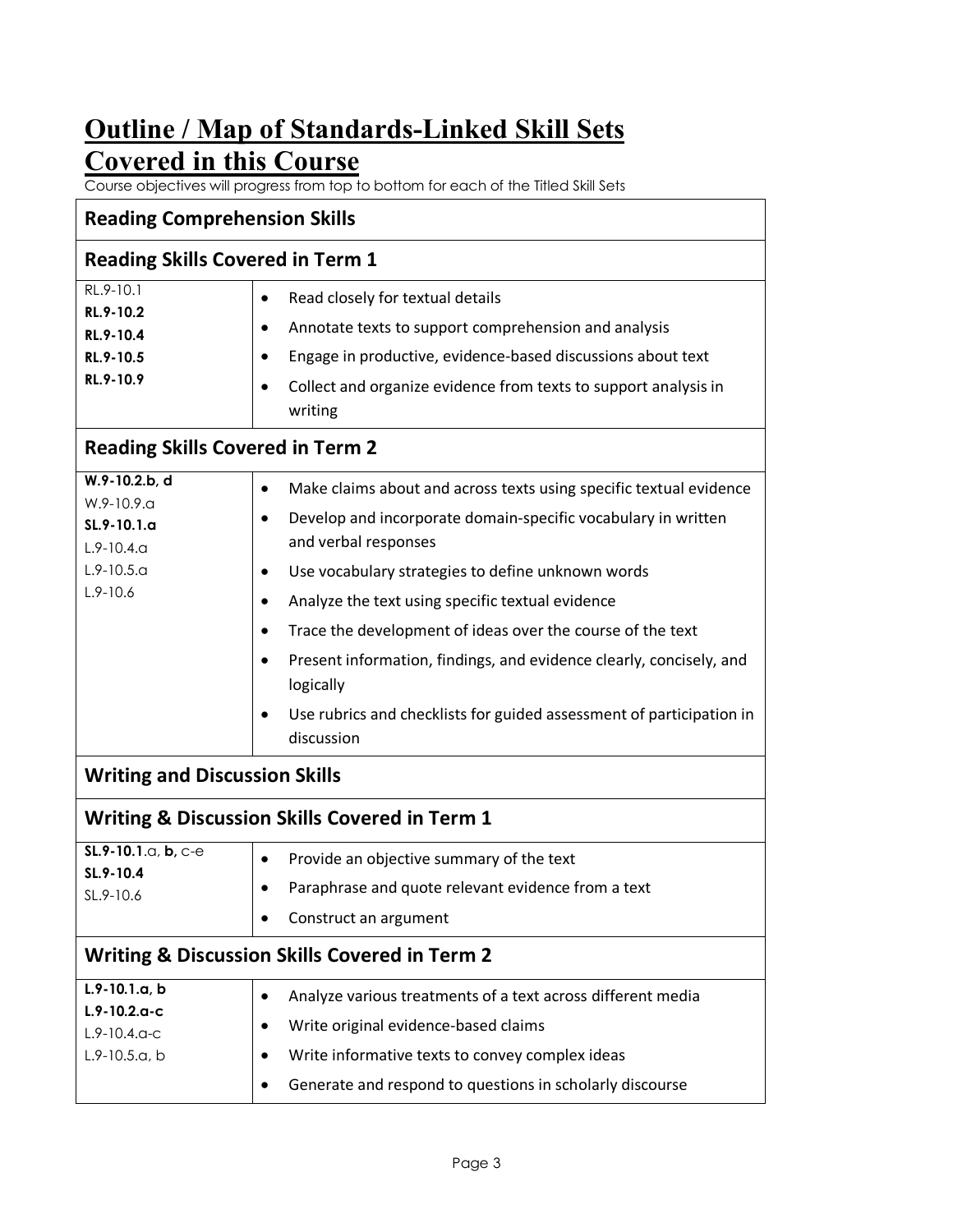# **Core Text Sample List:**

### **Asian Literature**

Lao Tzu Sun Tzu

Haiku Poetry

Modern/Contemporary Asian/

Asian American Literature

Li-Young Li

Haruki Murakami

Rabindranath Tagore

Jalaladdin Rumi

### **South American (Latin) Literature**

Gabriel Garcia Marquez

Isabel Allende

Federico Garcia Lorca

Junot Diaz

Nuyorican Poets Movement

Mario Vargas Llosa

## **African/Middle Eastern Literature**

African Oral History/Myth

Chinua Achebe

Ishmael Beah

Nelson Mandela

1001 Arabian Nights

## **Russian/Eastern European Literature**

Leo Tolstoy

Fodor Dostoyevsky

Anton Chekhov

Franz Kafka

### **Contemporary/ Modern American Literature**

F. Scott Fitzgerald Ernest Hemingway J.D. Salinger Shirley Jackson Flannery O'Connor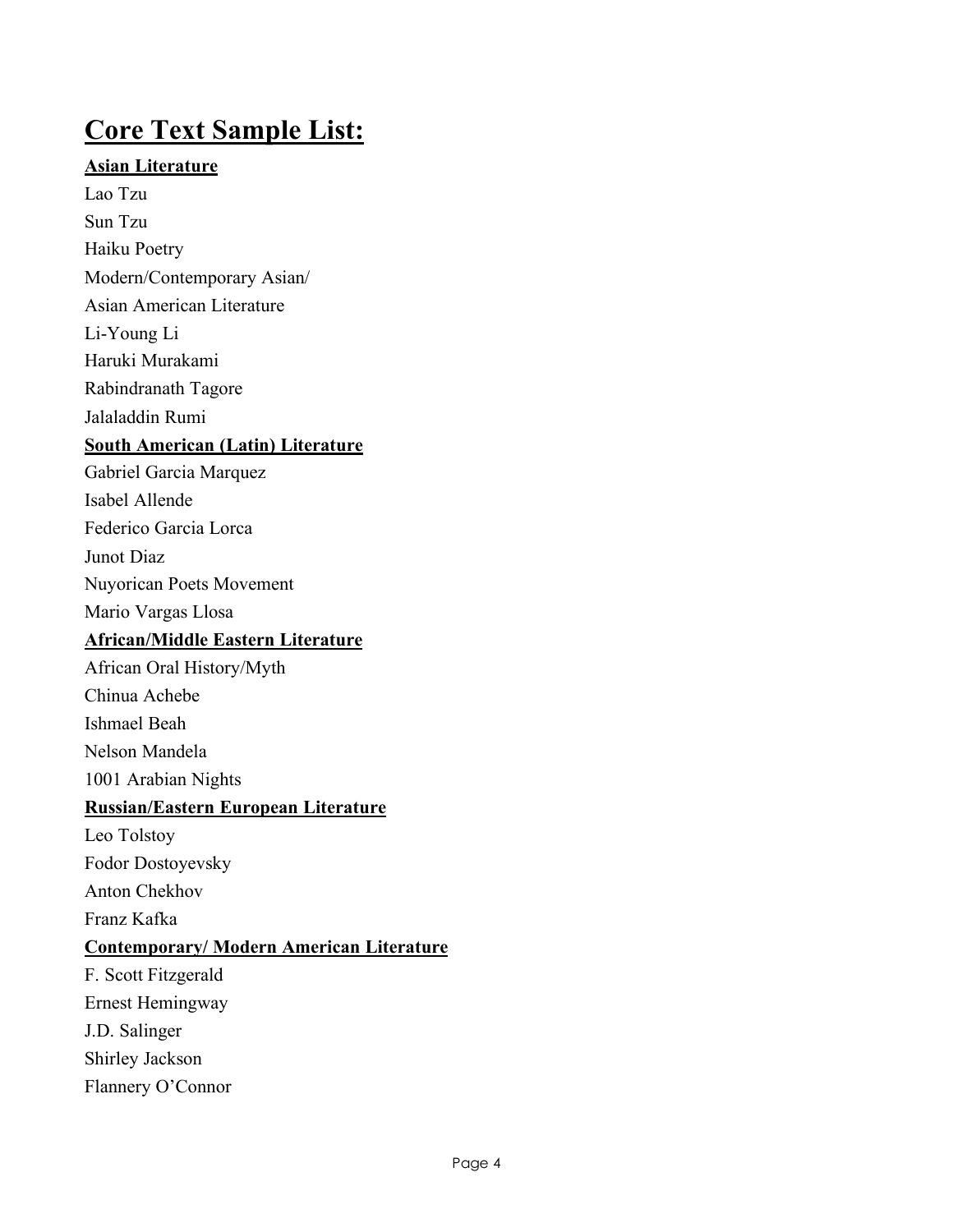Joyce Carole Oates Ralph Ellison Junot Diaz Sandra Cisneros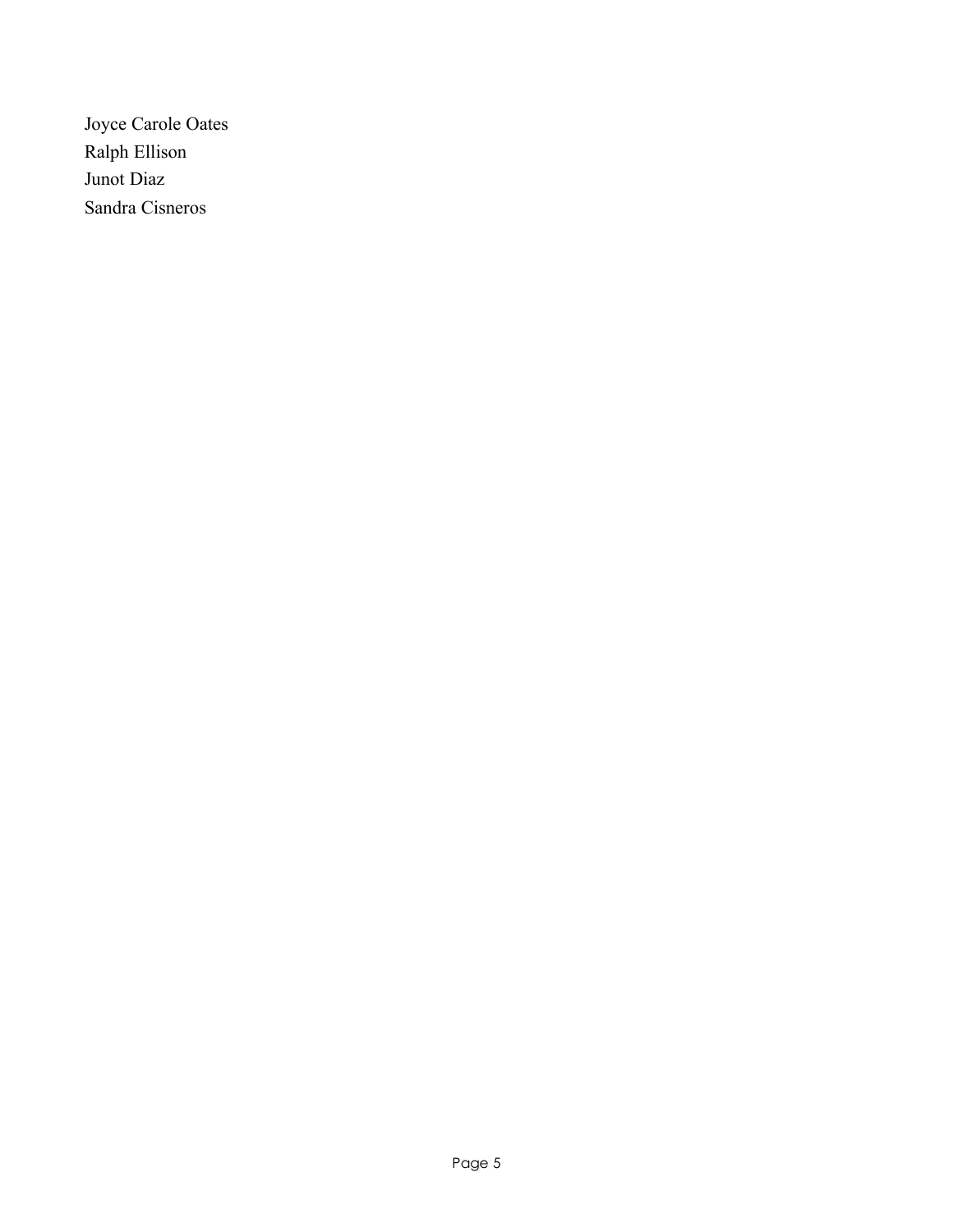# **Rubrics:**

### **<Class Participation Rubric>**

### **Grade of 2**

-Student actively engages the material/discussions meaningfully and on a consistent basis. -Student completes their classwork on time.

### **Grade of 1**

-Student is not engaged or distracts others from instruction.

OR

-Student is not completing their classwork on time.

### **Grade of 0**

-Student is a constant disruption to others without engaging class / is excessively absent or late. AND

-Student is not completing their classwork on time.

#### **<Short Answer / Paragraph Response Rubric>**

|                                                                           | 4 (Exemplary)                                                          | 3 (Accomplished)                                                     | 2 (Developing)                                                                          | 1 (Beginning)                                                                            |
|---------------------------------------------------------------------------|------------------------------------------------------------------------|----------------------------------------------------------------------|-----------------------------------------------------------------------------------------|------------------------------------------------------------------------------------------|
| <b>AREA 1:</b><br>I answered the<br>writing<br>prompt/question            | accurately and<br>clearly                                              | somewhat accurately<br>and clearly                                   | not quite<br>accurately<br>and clearly, with<br>some distracting/<br>irrelevant details | not at all accurately<br>and/or clearly                                                  |
| <b>AREA 2:</b><br>I have a main<br>point                                  | that is clear and to<br>the point                                      | that is somewhat<br>clear<br>and to the point                        | that is not quite<br>clear and to the<br>point                                          | that is completely<br>unclear and off the<br>point                                       |
| <b>AREA 3:</b><br>My supporting<br>details                                | effectively backs<br>up the main point                                 | somewhat<br>effectively<br>backs up the main<br>point                | not quite<br>effectively<br>backs up the main<br>point                                  | does not relate to<br>the main point at all                                              |
| <b>AREA 4:</b><br>I provide                                               | enough details<br>without<br>distracting/<br>irrelevant<br>information | some details with<br>a few distracting/<br>irrelevant<br>information | little details with<br>distracting/<br>irrelevant<br>information                        | very little details<br>with irrelevant<br>information                                    |
| <b>AREA 5:</b><br>In terms of<br>spelling,<br>punctuation, and<br>grammar | I've made no<br>mistakes                                               | I've made some<br>mistakes $(2-3$ errors)                            | I've made many<br>mistakes (4-6)<br>errors)                                             | I've made too many<br>mistakes that gets<br>in the way of<br>understanding my<br>writing |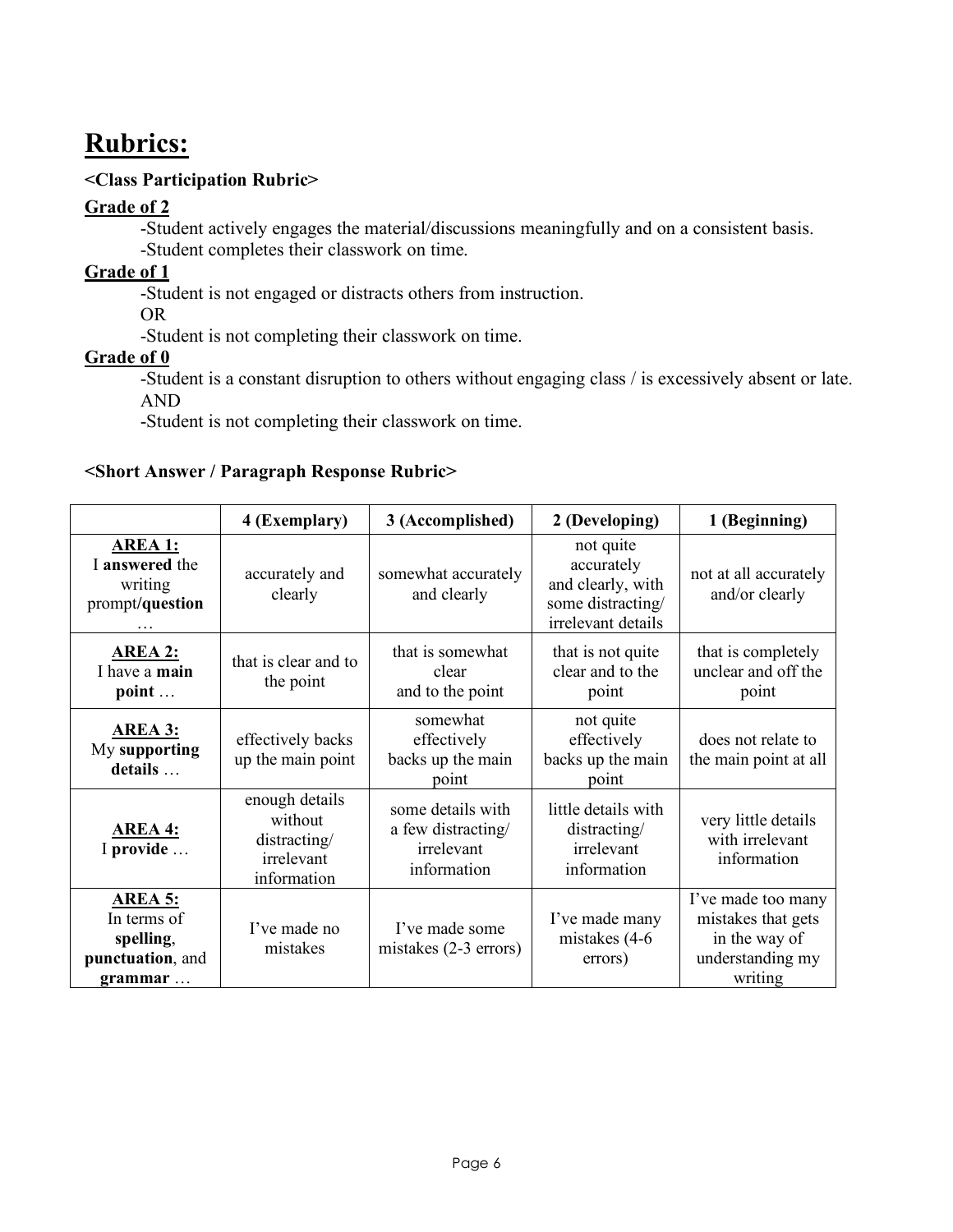### **<Essay Writing Guide>**

Portions of the grade will be deducted for errors or deviations from the following essay format *only in* 

#### *the final drafts.*

Introduction

-Introduce the subject

-Provide background information

-Thesis statement

Body

-Explain the thesis

-Use specific examples or details from the text to support your points

Conclusion

-Reiterate the thesis

-Conclude by connecting to universal ideas and experiences or by making recommendations.

### **<Essay Rubric (tentative)>**

|                    |                       |                       | 2                      |                        |
|--------------------|-----------------------|-----------------------|------------------------|------------------------|
| Addressing the     | Responses have a      | Responses may         | Responses are          | Responses do not       |
| Question           | definite idea that is | mostly answer the     | correct/sensible in    | relate to the question |
|                    | complete and          | question in a simple  | themselves but do      | and/or may not make    |
|                    | addresses the         | manner                | not directly relate to | logical sense          |
|                    | question              |                       | the question           |                        |
| Evidence / Support | Responses are         | Responses are         | Responses may be       | Main idea is not       |
|                    | backed by             | backed by             | backed by evidence     | supported by any       |
|                    | evidence/details that | evidence/details that | that is not directly   | evidence/backed by     |
|                    | directly and          | provides adequate     | related to the main    | evidence that is       |
|                    | convincingly          | support               | point                  | completely unrelated   |
|                    | supports the main     |                       |                        |                        |
|                    | point                 |                       |                        |                        |
| Structure          | I have a definite     | I have some           | I have some parts      | I have only a          |
|                    | intro, several body   | structural            | missing from the       | paragraph or two       |
|                    | paragraphs, and a     | irregularities but it | essay that confuse     | with no structure      |
|                    | conclusion            | doesn't confuse the   | the reader             |                        |
|                    |                       | reader                |                        |                        |
| Writing            | I have made 0-2       | I have made several   | I have made several    | I have too many        |
| Conventions        | grammatical           | mistakes, but not     | mistakes that          | mistakes that makes    |
|                    | mistakes that don't   | enough to confuse     | confuses the reader    | the writing            |
|                    | confuse the reader    | the reader            |                        | incomprehensible       |